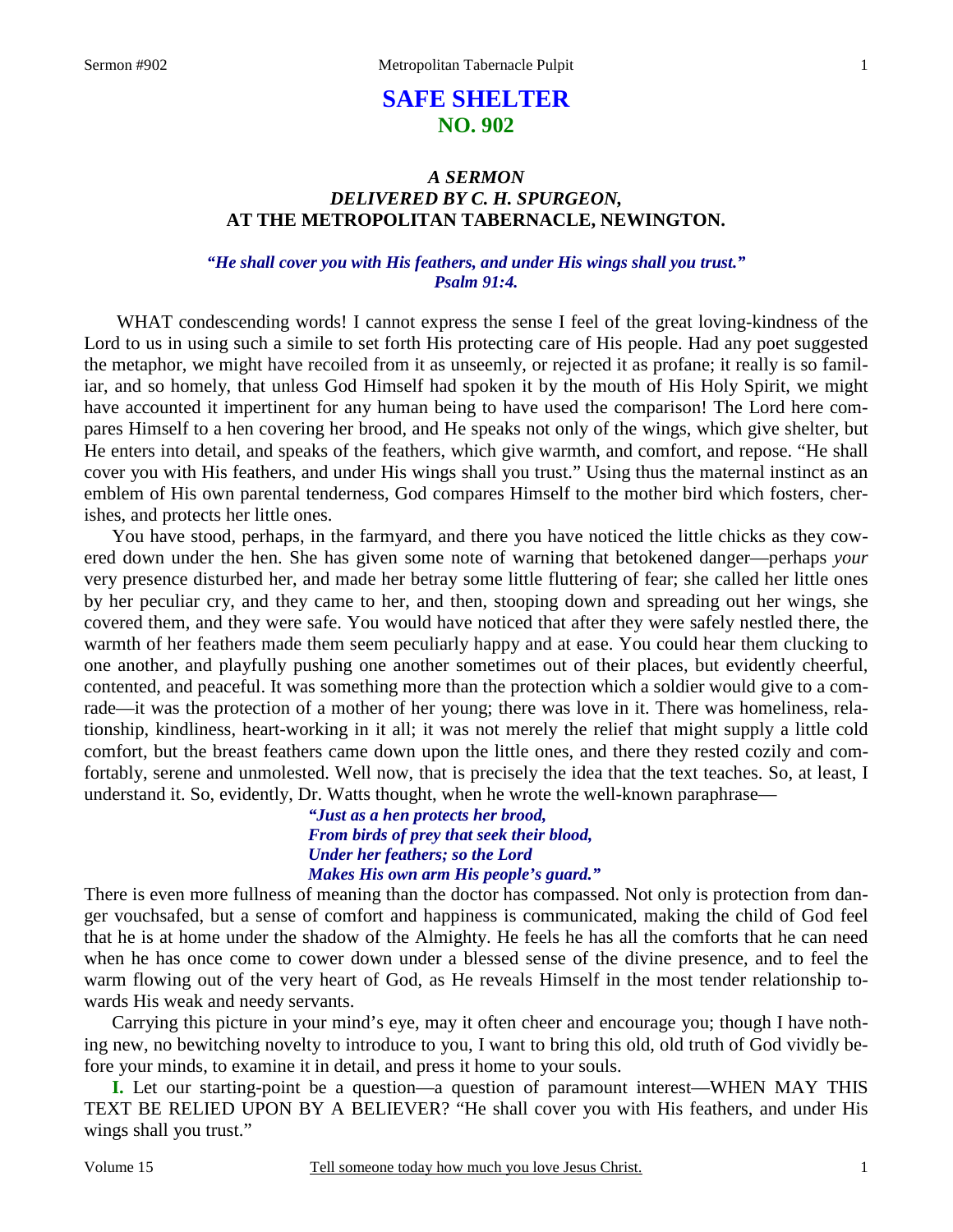Well, it may be relied upon in *cases of extreme peril.* I do not doubt that servants of God, in times of danger at sea, when the huge billows have roared, and the tempest has raged, and the vessel seemed likely to go to pieces, have often cheered their hearts with such a thought as this. "Now, He that holds the waters in the hollow of His hand will take care of us, and cover us with His feathers, and under His wings may we trust." Perhaps at this very moment, down in some cabin, or amidst the noise and tumult, and the raging of the ocean, when many are alarmed, there are Christians with calm faces, patiently waiting their Father's will, whether it shall be to reach the port of heaven, or to be spared to come again to land into the midst of life's trials and struggles once more. They feel that they are well-cared for; they know that the storm has a bit in its mouth, and that God holds it in, and nothing can hurt them—nothing can happen to them but what God permits. On the dry land, too, the same blessed text has often comforted the Lord's people. Some are particularly timid in times of storm when the thunder comes, peal after peal, and the lightning flashes follow each other—when it seems as if the very earth did tremble, and the skies fled away from the glance of an angry God. Oh, how it calms the anxious heart, stills the foreboding fears, and makes the heart tranquil to feel that He covers us with His feathers and that under His wings we may trust! I always feel ashamed to stay indoors when peals of thunder shake the solid earth, and lightning flashes like arrows from the sky. Then God is abroad, and I love to walk out in the open space, and to look up and mark the opening gates of heaven as the lightning reveals far beyond, and enables you to look into the unseen. I like to hear my heavenly Father's voice, but I do not think we could ever come to a state of peace in such times as those if we did not feel that He was near—that He was our friend—that He would not hurt the children of His own love. It would be contrary to His own nature, and altogether apart from the kindness of His character, as well as the constancy of His covenant engagements, that He would allow anything to touch His people that could do them real harm. Nor is it only from violent commotions in the physical world that you are liable to suffer shocks. Many of you have known times of disruption in the mercantile world which have been the occasion of frightful horror; the wheels of trade have run off the tramline through some violent collision of opposing interests, or on a larger scale the whole system of commerce may appear to have collapsed as with an earthquake! Great houses, whose very names were the bulwarks of credit, have suddenly tottered and fell; while curious eyes have looked on with marvel, many have been the humble people struggling hard for a bare livelihood who were involved in loss and disaster which paralyzed all their efforts. Though panic has prevailed on every side, has it not been sweet, passing sweet, to find succor under the wings of the Almighty, and hear His voice saying to you, "*Trust in the Lord, and do good; so shall you dwell in the land, and verily you shall be fed"*?

 I know that such calamities are heavy and hard to bear; were it not so, we would never have been furnished with such strong consolation. When the foundations of enterprise are slackened, and gigantic schemes burst like a bubble; when the mill is at rest, and looks like the hulk of a disabled vessel; when the workshops are closed, and the artisans, skilled to labor, seek a pauper's pittance at the gates of the union, or when the affliction falls upon the fields and the folds, a blight destroying the crops, and disease cutting down the oxen—these are the sorrows of the world, and chosen men of old have trusted in God nor found Him to fail in straits like these! So said one, *"Although the fig tree shall not blossom, neither shall fruit be in the vines; the labor of the olive shall fail, and the fields shall yield no meat; the flock shall be cut off from the fold, and there shall be no herd in the stalls: yet will I rejoice in the Lord, I will joy in the God of my salvation."* Yet more, brothers and sisters—who among you need be reminded of the fears that seize the breast when pestilence is spreading through the land, and rumors that it has approached your own doors have reached your ears? Neighbors or kinsfolk are struck down without warning; with anxious looks, and eager inquiries, you listen for tidings that are well near death to hear! Have you ever counted the watches of the night, dreading every sound, and pondering every sensation as if it were an ominous omen? What about when the cholera has been raging, or the fever has been making havoc; when science has been baffled to find out the cause or cure of some insidious disease that walks in darkness, and wastes at noonday? And when those who were prone to jeer at religion, and laugh at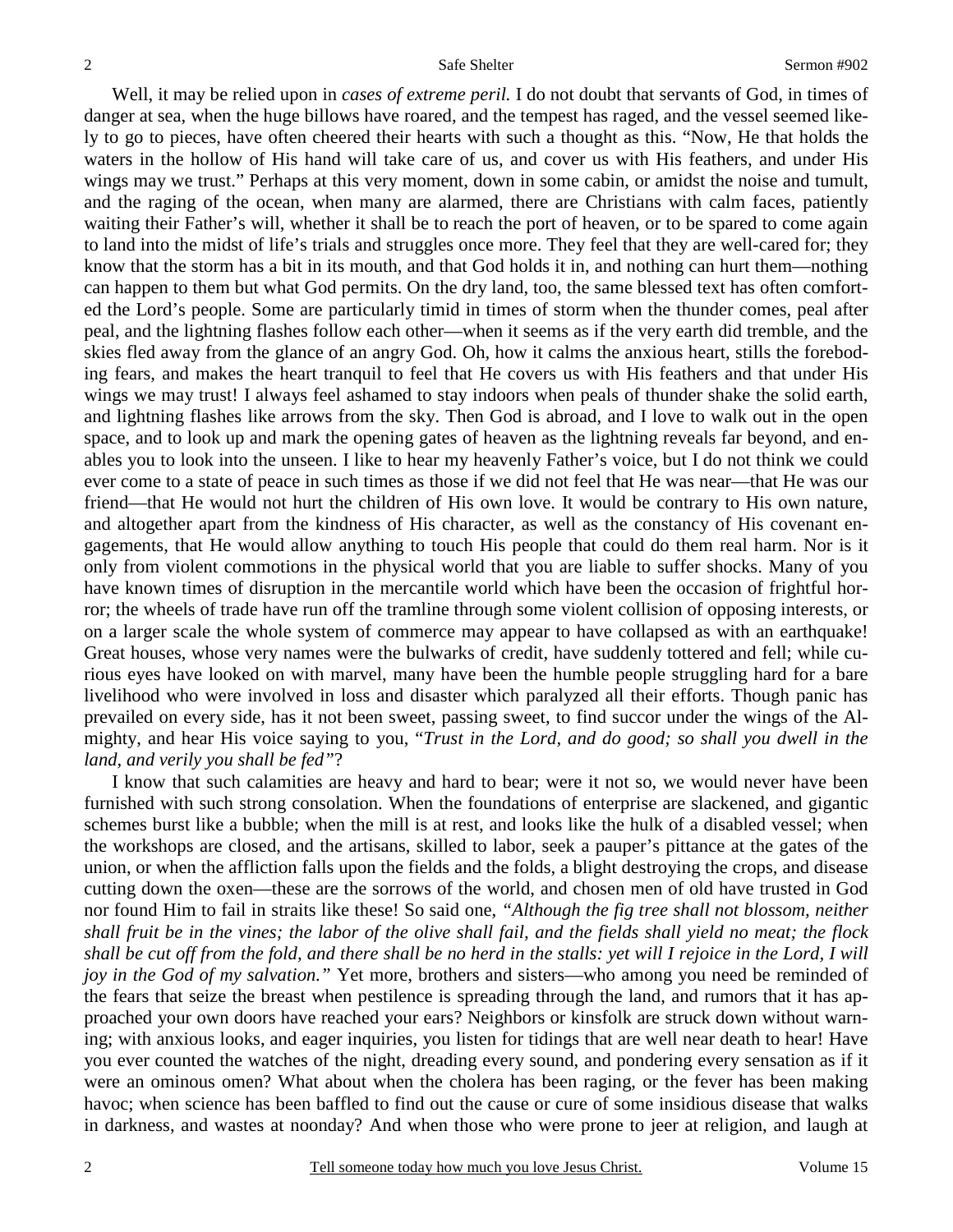prayer, have uttered pious sayings, and said, "This is no doubt a visitation of God"—do I need to remind you? Well, at such times has it not been good for you to seek the cover of His wings, and rely on the gracious promise, "Because *you have made the Lord, which is my refuge, even the Most High, your habitation, there shall no evil befall you, neither shall any plague come near your dwelling"*? In all times of public calamity, in any season of domestic grief, and on every occasion of personal danger, I beseech you, do not cast away your confidence which has great recompense and reward, for if your faith will not bear up under such trials as these, what is it good for? What anchorage is there for your soul? If you cannot bear these little alarms, how will you do in the swellings of Jordan, when grim death appears in view? And amidst the terrors of the world to come, when the very pillars of the universe shall reel, and all things shall pass away, how will you be able to stand calmly and serenely if these things move you? No, beloved, let the weakest of you play the man, and as you have believed in your God, be ashamed of cowardly fear! Be as Ezra was when having once made a resolve, he resolved to abide by it at all hazard. "The hand of our God is upon all them for good who seek Him, and His wrath is against all them who forsake Him." Pluck up courage and say within yourselves, "Now will I prove that promise true, 'He shall cover you with His feathers, and under His wings shall you trust.'"

 But texts of Scripture like this are not made to be hung up on a nail, and only taken down now and then in stress of weather! Blessed be God, the promise before us is available *for sunny days, too—yes, for every hour of this mortal life!* When you leave your house tomorrow morning, you will little know what peril may befall you during the day. "At least," said an old divine, who was accustomed to spend the most part of his time in his study, "at least the studious man is safe from the accidents which shorten the lives of others." So he vainly thought! The very day after he had used the expression, a chimney stack fell through his study, and had he happened to have been sitting where he customarily did, he would have been crushed to pieces! There are dangers everywhere, and the guardian care of God can never be safely dispensed with; if we walk aright, we should never venture upon a single day without first seeking divine protection. How many who have escaped out of terrible storms have, nevertheless, died in a calm? Where some have passed through battles without a scar, they have afterwards been killed by an accident so slight that they would utterly have despised a precaution to avoid it! You always need divine protection, and, believer in Christ, you shall always have it, for, "He shall cover you with His feathers, and under His wings shall you trust." This is for you tonight when you strip off your garments, and lay your weary frame upon your bed. Then you may say, "Now, Lord, cover me with Your feathers." And it is for you tomorrow, when you are going out to your daily labor, not knowing what may befall you, you can use the same petition, "This day, O God, grant that under Your wings I may trust."

When—shall I ask again—may this promise be relied upon? Well, beloved, it may be particularly relied upon *in times of temptation.* Earnest Christians are not so much afraid of trials as of temptations; if you could extract the tempting element from our afflictions, you would have rendered the gall devoid of at least half its bitterness! To suffer is little, but to be provoked to sin, this is the great cause of fear. "Give me neither poverty nor riches," said the wise man; but why? It was not because poverty would be inconvenient, but lest he should *sin* through poverty. "Give me not riches," he said—not because riches might not be desirable, but lest he should sin through the deceitfulness of wealth! The great horror of a Christian is sin; find him a place on earth where he could live without sin, and there he would fix his residence, not asking you whether it were a dungeon or a palace! If there were a place where my temper could never be ruffled; a place where I could never be agitated into pride, or be silenced into cowardice; if I could find a spot where sloth would never molest me, or where earthly passions would never rise up for my casting down, thrice happy would I be to borrow the wings of a dove, and fly there at once! As your temptations are just the things which you dread, it behooves you to pray, "Lead us not into temptation," but remember, if the providence of God should at any other time compel you to go where you are tempted, and must be tempted, you may then fall back upon this gracious Word of God—"He shall cover you with His feathers, and under His wings shall you trust." I have noticed that young people who are often exposed to severe temptations are very generally preserved from falling into sin; but I have noticed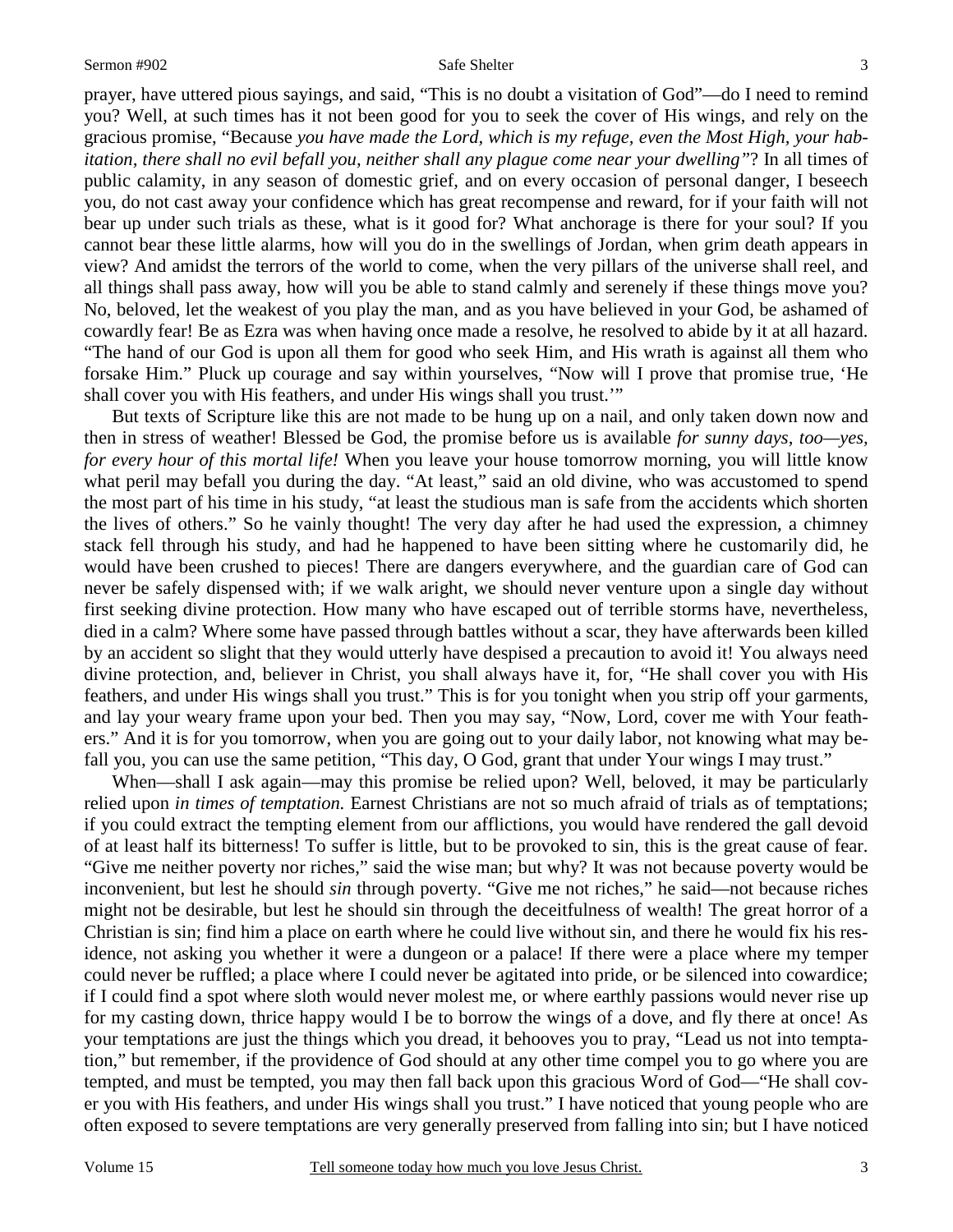that others, both old and young, whose temptations were not remarkably severe, have been generally those who have been the first to fall. In fact, it is a lamentable thing to have to say, but lamentably true it is, that at the period of life when you would reckon from the failure of the passions, the temptation would be less vigorous, that very period is marked more than any other by the most solemn transgressions among God's people! I think I have heard that many horses fall at the bottom of a hill because the driver thinks the danger past, and the need to hold the reins with a firm grip, less pressing as they are just about to renew their progress, and begin to ascend again. So it is often with us—when we are not tempted through imminent danger, we are the more tempted through slothful ease. I think it was Ralph Erskine who said, "There is no devil as bad as no devil." The worst temptation that ever overtakes us is, in some respects, preferable to our being left alone altogether without any sense of caution or stimulus to watch and pray! Be always on your watchtower, and you shall always be secure. In anticipating the temptations of next week—you working men who labor side-by-side with skeptics; you young women living in graceless families; you merchants who have to go among others whose mode of conducting trade is not clean, (you each and all know the temptations common to your own lot in the busy commonwealth), resolve in the strength of God that you will walk uprightly, and that as Christians you will not soil your garments, and then you may come to your heavenly Father for His protection, and say to Him, "My God, I am more afraid of sin than I am of lightning, or of fire, or of the murderer's dagger. Keep me day by day from sin; defend me from evil. 'Cover me with Your feathers, for under Your wings will I trust."

 So again, this text may be very blessedly applied to our souls, and I hope it will be, *in times of expected trials.* I do not know that it is right for us to anticipate trials at all. "Sufficient unto the day is the evil thereof." We ought never to sit down and begin fretting ourselves about what may happen, because the ill we dread may never come to pass. Many a true servant of God has said to himself—"What shall I do when I get old? I am just able now to pick up a living, but what shall I do when these withered limbs can no longer earn my daily bread?" Do? Why, you will have the same Father then, as you have now to succor you, and you will have the same providence then, as now to supply your needs! You thank God for your daily bread now, and you shall have your daily bread then, "for He will cover you with His feathers, and under His wings shall you trust." Some of God's servants who have been thus afraid have had no cause of complaint, for their latter days have been blessed. They have been placed in comfortable circumstances, and they have had to wonder at the generous hand which furnished their table, and to chide the unbelief of their own fretful spirits. Others of them have been taken away from the ills they forecast, and conveyed to heaven long before they had reached anything like the period of bodily infirmity or mental imbecility they dreaded! And so with you, dear friends; God will take care of you; only rest on Him. It is bad to make troubles. I always say of home-made troubles, that they are very like home-made clothes—they never fit well, and they are generally a long while before they are worn out. You had better take the troubles God sends you—they are more suitable for you! You will be able to carry them, and you will be able to get over them by His grace; do not begin to think of what you will do in the year 1899. [Thirty years from the preaching of this sermon.] Why, Jesus Christ may come before then, or you may be absent from the body, and present with Him before then! But, if you are of such a nervous temper that you cannot help sometimes anticipating, or if you are so speculatively disposed that you will carry your almanacs with you, and chronicle black days in the coming years, then just make a note of this in the margin*—"He shall cover you with His feathers, and under His wings shall you trust."* Let the unknown tomorrow bring with it what it may, it cannot bring us anything but what God shall bear us through! So let it come, and let it go. The Lord's name be praised! We shall bless His name in it, and after it, and why not before it?

 There is another hour in which this text will be particularly consoling to us, and that is *the hour of death.* Ah, we may sing what we will, and say what we will, but dying is no child's play! Thank God it is going home! We know that it is not death in some respects; it is but a change in our mode of life. Absent from the body we are present with the Lord! But still, we cannot think of that death dew which will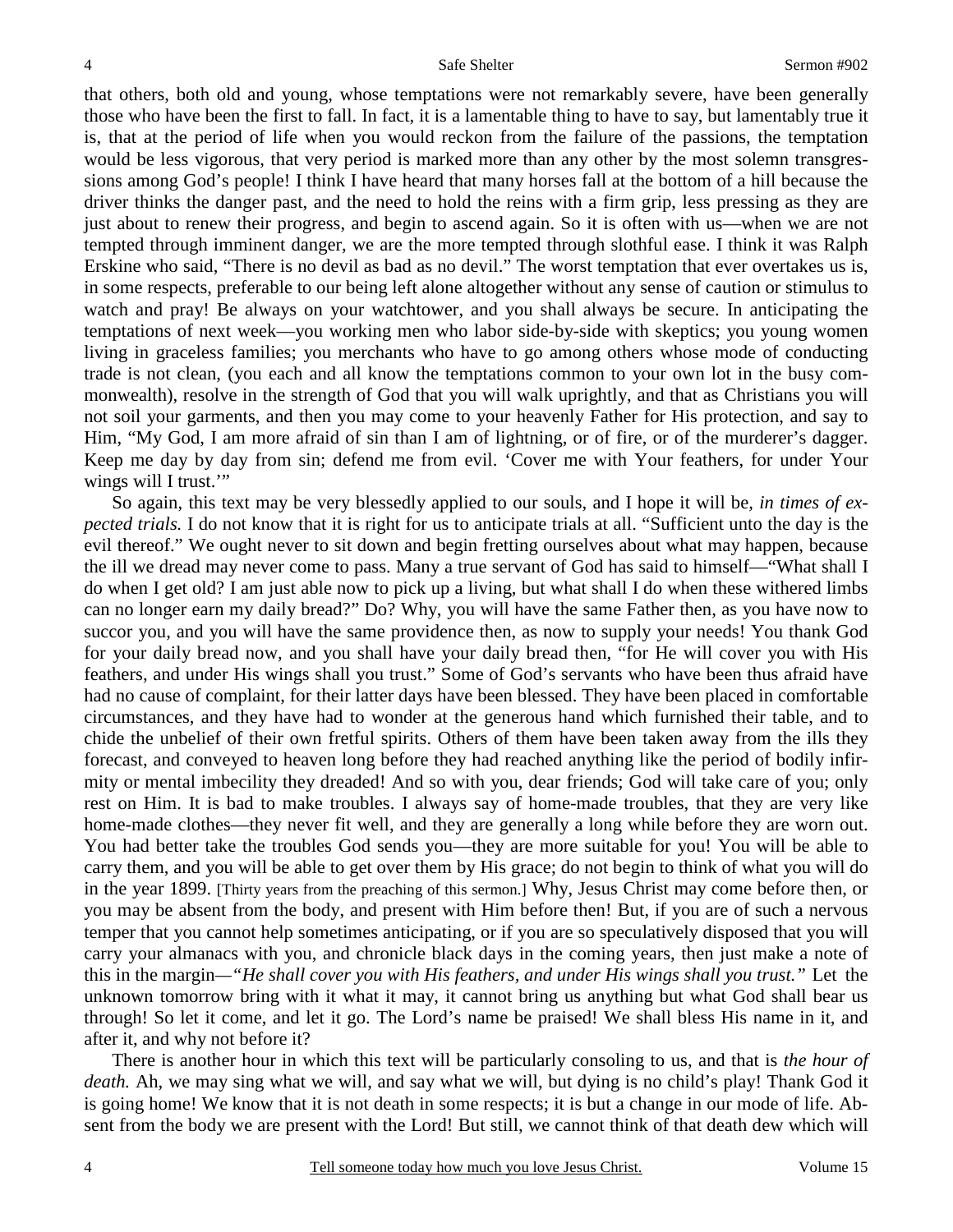lie cold on our brow, the failing voice, and the glazing eyes without some natural shrugs. When we would gladly go forth to meet it, we shrink back again to life—"Fond of our prison and our clay."

 What shall we do when we come to die, when the physician can no longer help us, and the beating of the pulse waxes faint and few? Why, then, "He shall cover us with His feathers, and under His wings shall we trust." Oh, it will be so blessed to go cowering down right under the shadow of the Almighty, hiding ourselves as the little chickens do in the hen's feathers; losing our own individuality in the realization of our union to Christ; finding that it is not death to die, but coming nearer to God in very deed, in blissful experience, nearer than ever we were before! Looking forward into that unknown future, across the shoreless sea, and listening to the billows as we hear them sounding in the dark, we thank God that they are not billows of fire to us; that they are not waves of everlasting wrath, but that they are waves of eternal bliss! But, be they what they may, whatever there may be in the future, whatever may be meant by the millennium, and the burning of the earth, and the wreck of nature—whatever may be meant by vials, and trumpets, and by all besides in the arena of prophecy, "He shall cover us with His feathers, and under His wings shall we trust." And amidst the wreck of matter, and the crash of worlds, safe, safe, safe, and near our God, and blessed eternally shall we be! Beloved, in such an hour may such an oracle as this come rolling sweetly into your souls to cheer and comfort you!

**II.** Having thus answered a first question, and told you when this promise may be relied upon, let us proceed to answer another question—HOW MAY WE EXPECT THE TEXT TO BE FULFILLED?

 It may possibly be verified to us *by our being preserved altogether from the danger which we dread.*  God has often, as predicted in the present Psalm, in times of pestilence, and famine, and war, preserved His people by remarkable providences. Especially has this been the case in the experience of those of His people who have been lively in their faith and careful to follow His instructions. Now, if there is one Instruction that Jesus Christ has plainly given to a Christian, it is this—"I say unto you, resist not evil." Our brethren of the Society of Friends have been admirably firm and consistent in their declaration that they have no right to bear arms; in the times of the massacre in Ireland, when Protestants took a town, they generally cut the throats of the Catholics; and when Roman Catholics took a town, they always returned the compliment by killing the Protestants, but the cry always was—"Spare the Quakers! Spare the Quakers!" They had hurt no one; they had taken up no arms. Strange to tell, through that long and bitter warfare only three Quakers died, and those three had fled from their homes to find a refuge in a neighboring castle with the troops; of course they rested on an arm of flesh, and it failed them. When the British bolts were flying through Copenhagen, fast and furious, and the Danish town seemed given over to destruction by Nelson's terrific bombardment, there was one house upon which not a shot or shell ever fell. Nelson and the British knew nothing of that house, of course, but there it stood, as safely as old Rahab's house when the walls of Jericho fell down. It was the house of a Quaker, who when an order was given for all to defend their houses in a particular way, said he had nothing to do with fighting. The man rested in God, and God's protection was wonderfully spread over him. In the literature of the Society of Friends, there is a large number of anecdotes showing how God has especially marked out times of peril for preserving those men who scrupulously refused to defend themselves, and rested on the promise of their faithful God. We all know how singularly the Lord has shielded those who trusted in Him in the times of pestilence. That old house, still standing in the High Street at Chester, is a lasting proof of the power of faith, with its old letters cut in the black wood, "God's providence is my inheritance." When everybody else was flying out of Chester into the country, the man who lived in that house just wrote that inscription up over the door, and stayed in the town, depending on God that he should be preserved; and none in his house fell a victim to that black death which was slaying its thousands on all sides! Strong faith has always a particular immunity in times of trouble. When a man has really, under a sense of duty—under a conscientious conviction, rested alone in God, he has been enabled to walk where the thickest dangers were flying, all unharmed; he has put his foot upon the adder and the young lion, and the dragon has he trampled under his feet; having confidence in God, God has verified and vindicated His promise, and the child of God who could so trust has never been put to confusion.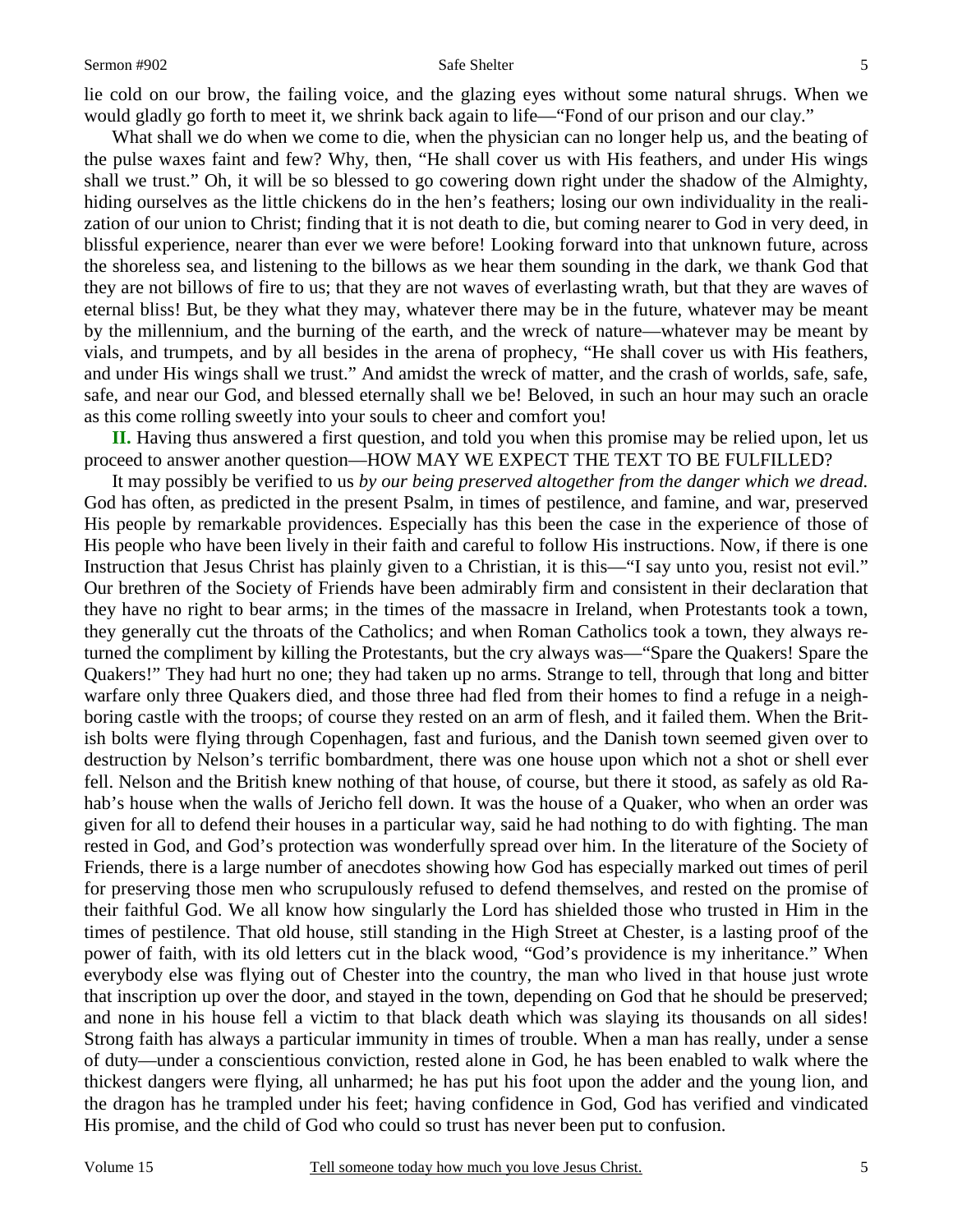There are some dangers from which the providence of God does not preserve the Lord's people, but still He covers them with His feathers in another sense, *by giving them divine grace to bear up under their trouble.* It little matters, you know, whether a man has no burden, and no strength, or a heavy burden, and great strength. Probably of the two, if it were put to the most of us, we should prefer to have the burden, and the strength; I know I would. Now there is generally this for you—that if you have little trouble, you will have little faith; but if you have great faith, you must expect to have great trouble. A manly spirit would choose to take the trouble and take the faith, too; well then, God will give you this cover with His feathers—though you have to carry the load, you shall have strength enough to carry it. You shall find, as a dear saint once said, the sweetest thing next to Christ in the entire world was Christ's cross, and that to carry Christ's cross was the next best thing to beholding His glory. You shall find your afflictions become your mercies, and your trials become your comforts; you shall glory in tribulation, and find light in the midst of gloom, and have joy unspeakable in the season of your sorrow. Thus God covers us as with His feathers.

 In yet another way does God set seal to this record when by His grace, having sustained His servants in their trouble, *He brings them out of it greatly enriched.* Oh, it is a great blessing to be put through the fire if you come out purified; it is a sweet mercy to have to go through the floods if some filthiness may be removed! The children of Israel went down to Egypt to sojourn there, but after hard servitude, and cruel oppression, they came up out of it with silver and gold, much enriched by their bondage. Did you ever notice that memorable passage in which the Lord has borne witness to His gracious heed for them before He brought about their deliverance? "*God heard their groaning, and God remembered His covenant with Abraham, with Isaac, and with Jacob. And God looked upon the children of Israel, and God had respect unto them.*" Comment is needless; in the season of their direst grief, God was all-in-all to them! And you, child of God, shall lose nothing by your losses; you shall be a gainer by them, a greater gainer than others by their gains, for all your losses and troubles shall not touch your immortal part! As bars of iron make not a prison or a cage to a free soul, so afflictions that are merely temporal and bodily shall not hamper or lessen the joy of an immortal spirit. No, we shall mount above the billows of our griefs, and sing as we lift our heads above the spray! We shall rise above the clouds of our present afflictions, and look down upon them as they float beneath our feet, rejoicing that the Lord has borne us, as upon wings, above them all, to bring us to Himself!

 So you see, either by keeping us out of trouble, by helping us to bear it, or by bringing us through it with great gain to ourselves, "He shall cover us with His feathers, and under His wings shall we trust."

**III.** A third inquiry suggests itself to me, in responding to which I shall be very brief—WHY MAY WE BE QUITE SURE THAT IT SHALL BE SO?

 You may find a strong ground of personal assurance in the fact *that faith enlists the sympathy of God.* Faith seems to me to enlist *everybody's* sympathy; there is a blind man going along, and he needs to get across the street. He puts perfect confidence in you, though he cannot see you, and does not know you; he feels sure that you will lead him across. Now, I know you will. If there were a little child who had lost its way, and it came running up to you, a big, tall man, and said, "O, sir, I do not know my way home, nor where I came from, but I feel quite sure you will take care of me till I have found my mother." Well, you would not, any one of you, turn around and spurn him away—you would feel as if you were firmly held with chains around you! Now, it is a point with God that He always will be as good as you think Him to be, yes, and a great deal better! And if you but think that He will be a gracious and merciful God to you, and so rely on Him as His child, it is not in the heart of God to turn away from a humble faith that dares to lay hold upon Him! Try it, dear friends, and you will prove it true!

 And you may be quite sure that He will cover you with His feathers, *because we have hundreds of promises to that effect.* There is not time to quote them all, but there is one like this, "He has said, I will never leave you nor forsake you." And here is another, "When you pass through the waters, I will be with you, and through the rivers, they shall not overflow you: when you walk through the fire, you shall not be burned; neither shall the flame kindle upon you." And then there is this, "Fear you not; for I am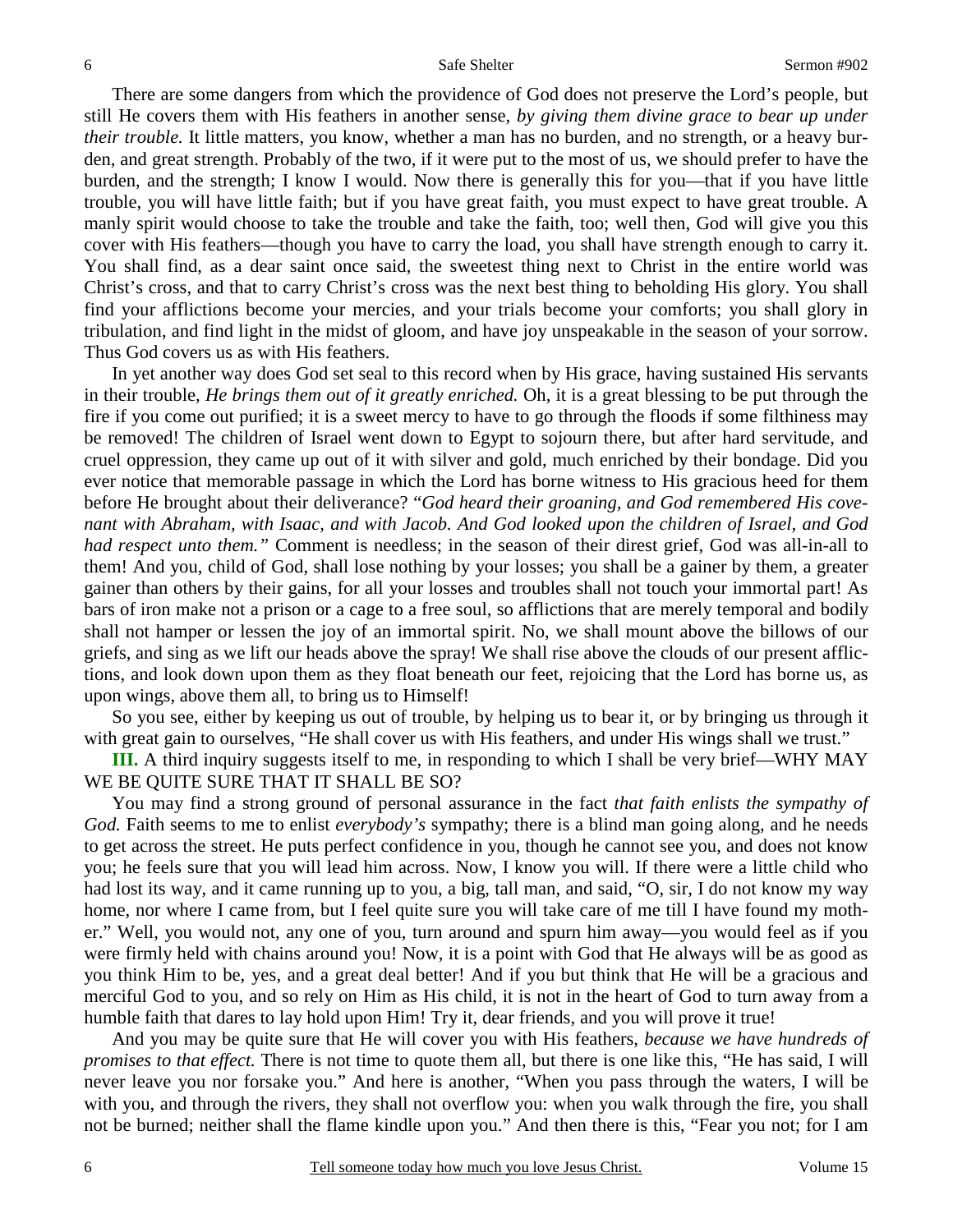with you: be not dismayed; for I am your God! I will strengthen you; yes, I will help you; yes, I will uphold you with the right hand of My righteousness." "Fear not; for you shall not be ashamed: neither be you confounded." There are hundreds of promises like these, and will He break them? You keep your promise to your child and will not God keep His promise to you? O rest in Him, then! He shall cover us with His feathers, for His own Word declares it!

 Moreover, *you are His child, and what will not a father do for his own dear child?* Were one a stranger, you might take little heed though he were in trouble, in danger, or in deep distress—but your child, your own child—oh, you cannot rest while he suffers! How agitated we are when our little ones are sick; how we get the best advice for them. When they are in pain, how willingly would we take their pain if we could relieve them, and spare those cries that seem to pierce our heart as well as our ears! If anybody hurts them, why the most placid of us find our temper soon aroused. "And *shall not God avenge His own elect, which cry day and night unto Him, though He bears long with them? I tell you that He will avenge them speedily.*" Though He bears long with their adversaries, yet will He come to the help of His own beloved ones, for He is fatherly in all the sensitiveness of His heart, as well as in all the judiciousness of His chastisements. He will protect His own! Remember there is one point of which *God is always jealous, that is His own honor.* There is no verse of any hymn we ever sing more Scriptural than that one we were singing just now—

### *"His honor is engaged to save The meanest of His sheep. All that His heavenly Father gave His hands securely keep."*

Christ must convey even the smallest boat safe into the port of Paradise. He must not allow one of these little ones to perish, for such is not the will of our Father who is in heaven. Come then, you tremblers, you doubters, you little ones, you who think you cannot have a part in the promise! Come now, come nestle down under those great wings which seem so close to you! The wings that are lined with the feathers of the eternal will be strong wings, as though they were bars of iron through which no storms of trouble can ever beat; through which the enemy, though he comes from hell itself, shall not be able to drive his darts. Come to the strong wings yet so softly feathered, so tenderly lined with loving-kindness and affection that the weakest and most trembling may find comfort there!

 And now, dear friends, although I have not said anything new, yet I know that this is full of comfort to God's people; it must be so! At least, if *I* am one of them, I know it is, for it has often greatly cheered and gladdened me in the times of darkness and despondency, (and I have plenty of such times), to feel that I could abide under the wings of my God, and all was well, and all was safe. *But what must it be to be without God?* Blessed be His name, we do not mean to try it, but what must it be? "Sam," said a man once to his slave, "would you give up your religion, and be made a king, or would you keep your Jesus Christ and be flogged to death?" "Oh, Massa," he said, "give me Jesus Christ, and flog me to death 20 times if you will! I could never give *Him* up! He is my joy and my comfort." And truly *we* can say that! Give us but a sense of divine love, and we will not complain about our condition; only to know that God is our friend, we will not ask who else is on our side, for having God we have all! Let who will be our enemies—all must be well when God befriends us!

What must you be without God, some of you? You may be trying to satisfy your soul with the love of kindred—your wife and children are your only inheritance under the sun. That is better than some men strive after, but they are dying comforts—there is a thorn in all these roses, sweet roses as they are. I do not think the dearest wife, and the most beloved children can really fully fill the heart; I know you sometimes need more; I know you do! Others of you have been trying to fill your hearts full with those idle associates of yours, those jolly companions, those jolly fellows, just the sort you delight to spend an evening with. They are poor comforts when you are sick, and they will be poorer comforts, still, when you come to die. You must not suppose that if you loved Jesus Christ, and put your trust in Him, you would give up the joy of life; you would just have found it! You would then, begin to be happy because